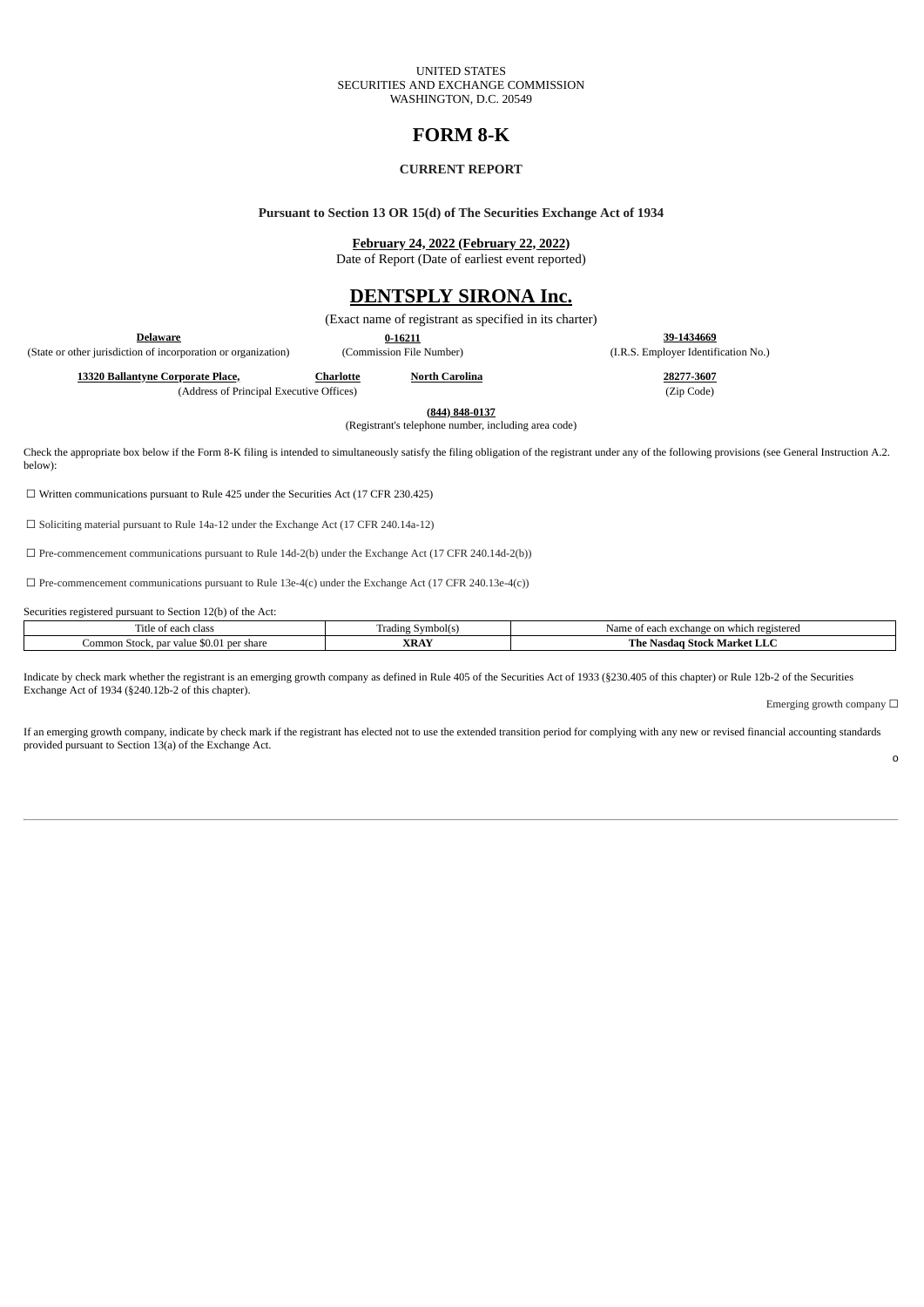## Item 5.02 Departure of Directors or Certain Officers; Election of Directors; Appointment of Certain Officers; Compensatory Arrangements of Certain Officers.

Effective February 22, 2022, DENTSPLY SIRONA Inc. (the "Company") appointed Dr. Dorothea Wenzel to the Board of Directors of the Company (the "Board") and expanded the size of the Board from ten members to eleven members. The Board has determined that Dr. Wenzel qualifies as an independent director for purposes of the rules of The Nasdaq Stock Market as well as applicable rules and regulations adopted by the Securities and Exchange Commission. Dr. Wenzel will participate in the same compensation plans as the other non-employee members of the Board, as described under "Directors' Compensation" in the Company's proxy statement dated April 16, 2021 for its 2021 annual meeting of stockholders. Dr. Wenzel will serve as a member of the Company's Audit and Finance Committee.

#### **Item 7.01 Regulation FD Disclosure.**

On February 24, 2022, the Company issued a press release announcing the appointment of Dr. Wenzel. A copy of the press release is attached hereto as Exhibit 99.1 and incorporated herein by reference.

The information furnished in Items 7.01 and 9.01 to this Form 8-K, including Exhibit 99.1, shall not be deemed "filed" for purposes of Section 18 of the Securities Exchange Act of 1934, as amended (the "Exchange Act") or otherwise subject to the liabilities of that section, nor shall it be deemed incorporated by reference into any other filing under the Securities Act of 1933 or the Exchange Act, except as expressly set forth by specific reference in such a filing.

### **Item 9.01 Financial Statements and Exhibits.**

(d) Exhibits:

Exhibit No. Description

[99.1](#page-3-0) DENTSPLY SIRONA Inc. press release, dated February 24, 2022 104 Cover Page Interactive Date File (embedded within the Inline XBRL Document)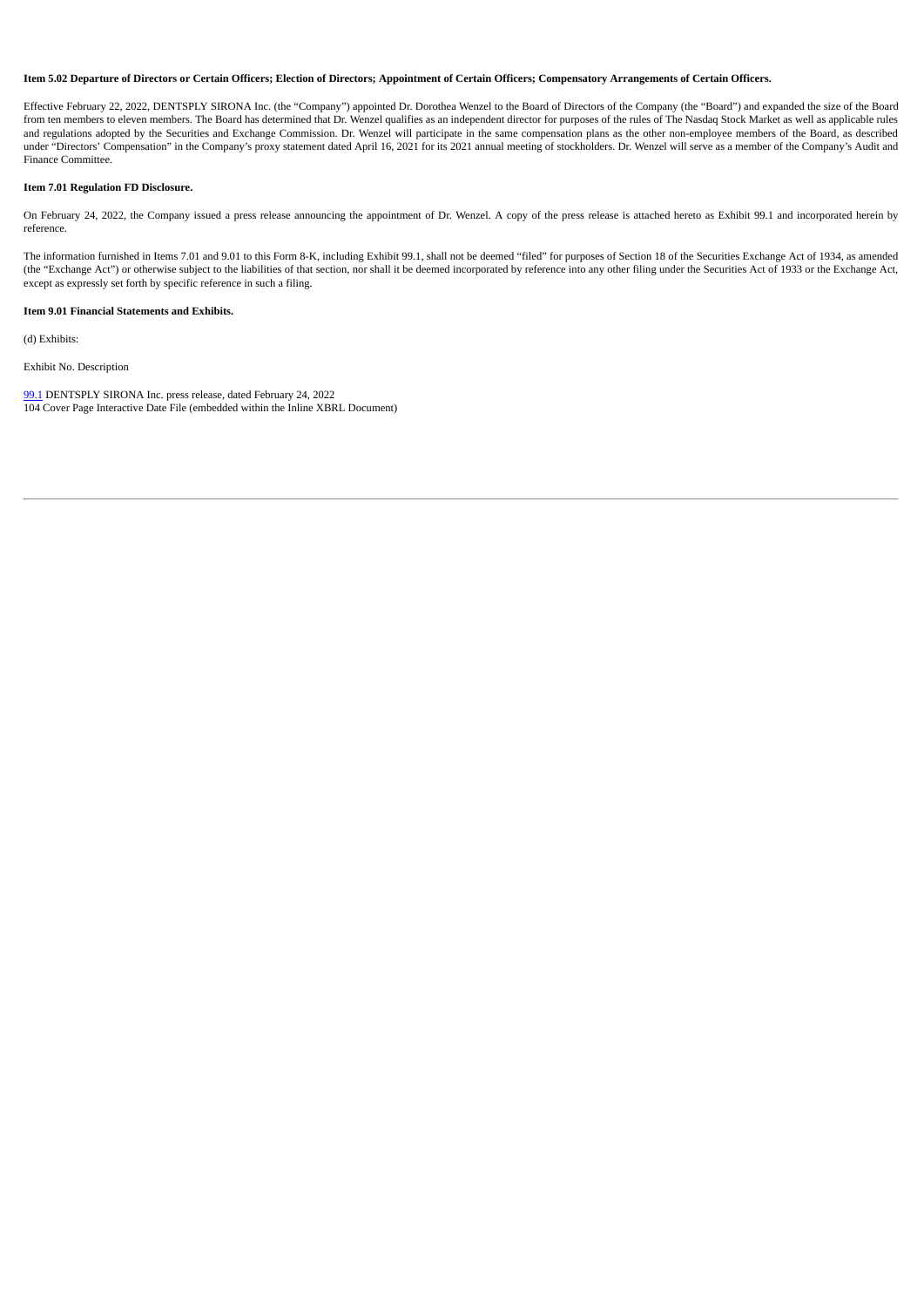## **SIGNATURE**

Pursuant to the requirements of the Securities Exchange Act of 1934, the Company has duly caused this report to be signed on its behalf by the undersigned hereunto duly authorized.

DENTSPLY SIRONA Inc.

By: */s/ Donald M. Casey, Jr.* Donald M. Casey, Jr. Chief Executive Officer

Date: February 24, 2022